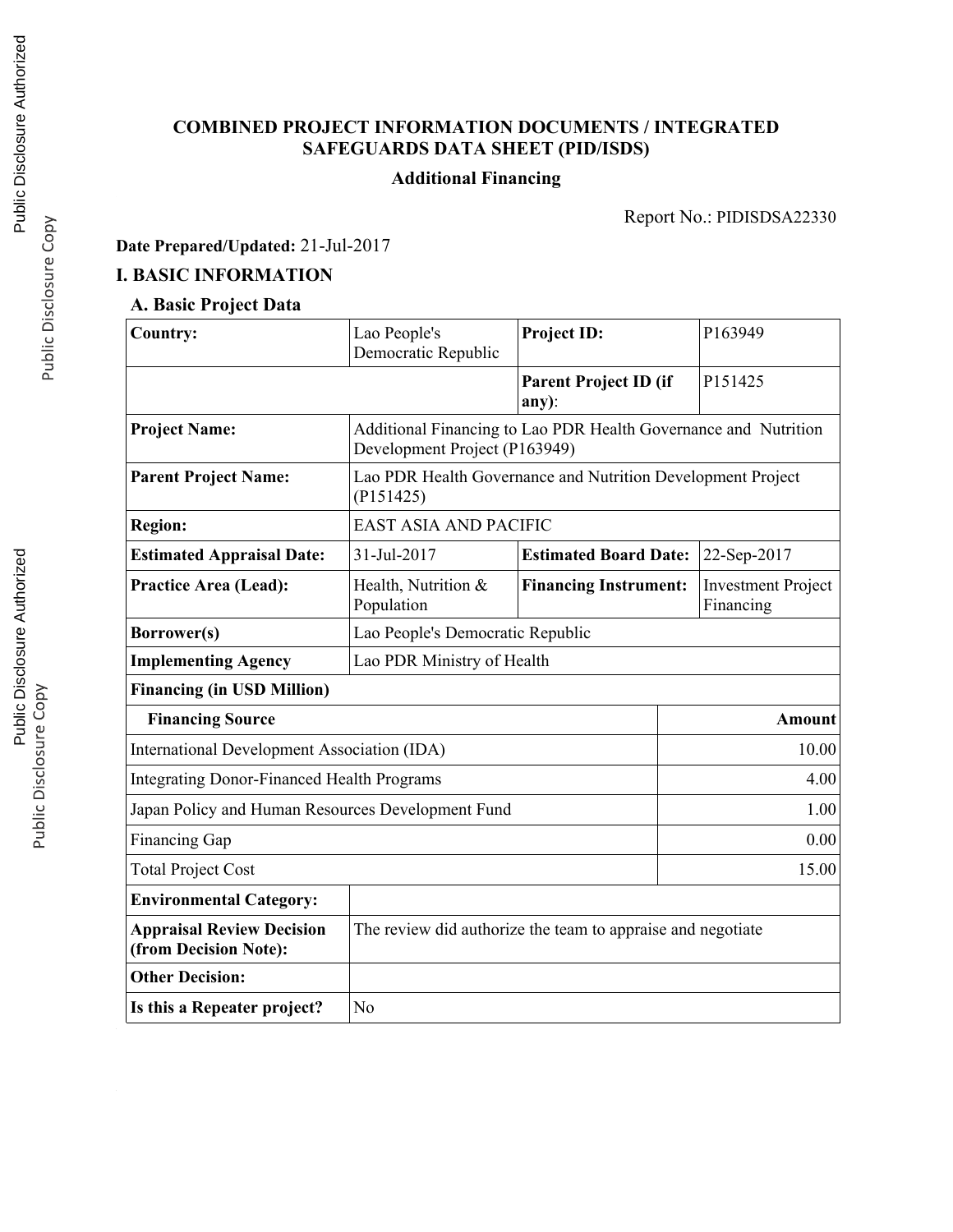## **B. Introduction and Context**

#### **Country Context**

With a current Gross National Income per capita of US\$1,600 in 2014 and a population of 6.7 million, Lao People's Democratic Republic (PDR), though still one of the poorest countries in Southeast Asia, is currently undergoing a rapid economic expansion. The country is endowed with natural resources and is part of a fast growing region. This combination of comparative advantages, along with policy steps to exploit them, has yielded an average real GDP growth rate estimated at close to 7.5 percent per year for the past 15 years.

The poverty rate halved in two decades from 46 percent in 1992/1993 to 23 percent in 2012/2013. Despite such decline, the poverty rate in rural areas, where nearly three-fourths of the country's 6.7 million people live, is still high (28.6 percent); this is almost three times the rate in urban areas (10 percent). Substantial disparities remain across ethno-linguistic groups, with the Lao-Tai group having much lower poverty rates (15 percent) than the other three groups (an average of close to 40 percent).

### **Sectoral and Institutional Context**

Over the past decades Lao PDR has made consistent and substantial progress in regard to key population health outcomes. Life expectancy at birth increased from 49 years in 1980 to 66 years in 2014, while infant mortality decreased from 135 per 1,000 live births in 1980 to 51 in 2015 and underfive mortality dropped from 200 per 1,000 live births to 67 in the same period (Figure 1). The maternal mortality ratio and the total fertility rate have significantly declined from 546 in 2000 to 213 per 100,000 live births in 2014 and 4.3 from 2000 to 3.0 in 2014 respectively.

However, substantial challenges remain. This is especially true for maternal and child health outcomes in Lao PDR, where the country remains amongst the poorest performers globally, as well as in the East Asia and Pacific region, and much worse off than its socioeconomic comparators. While under-five and infant mortality rates are below average relative to GNI per capita, the maternal mortality rate is still high at 197 per 100,000 live births, significantly higher than for example in neighbouring Cambodia which had started from a higher level in 1990. In addition, undernutrition remains a significant challenge. In 2011 more than a quarter of children under 5 (26.5 percent) in Lao PDR were underweight and more than 40 percent were stunted. Corresponding to the poor maternal and child health outcomes are low quality of health care and low levels of coverage and utilization of key interventions such as antenatal care, skilled birth attendance, and immunization.

The Government of Lao PDR (GoL) is committed to achieving Universal Health Coverage (UHC) by 2025 by expanding population and service coverage, and improving financial protection. In the medium term, the GoL aims to cover 80 percent of the population with an essential package of services and appropriate financial protection by 2020. The additional financing will contribute to this aim by ensuring that the essential services have adequate content and quality and that these services also reach the remote and 'hard to reach' population groups. The Five-Year National Health Sector Development Plan 2016-2020 strives to accelerate the health sector reform, and in particular, the development of human resources, improvement of governance and financing, and integration into one comprehensive health information system.

Lao PDR will face reduced funding from external sources and a need to increase domestic financing for health. Lao PDR has entered Gavi's final phase of support, known as the accelerated transition phase, in 2017 and is expected to fully transition from Gavi support in December 2021. Likewise, the Global Fund is expecting to transition out of Lao PDR in the near future and UNFPA's financial support for family planning commodities is also expected to rapidly decline. The additional financing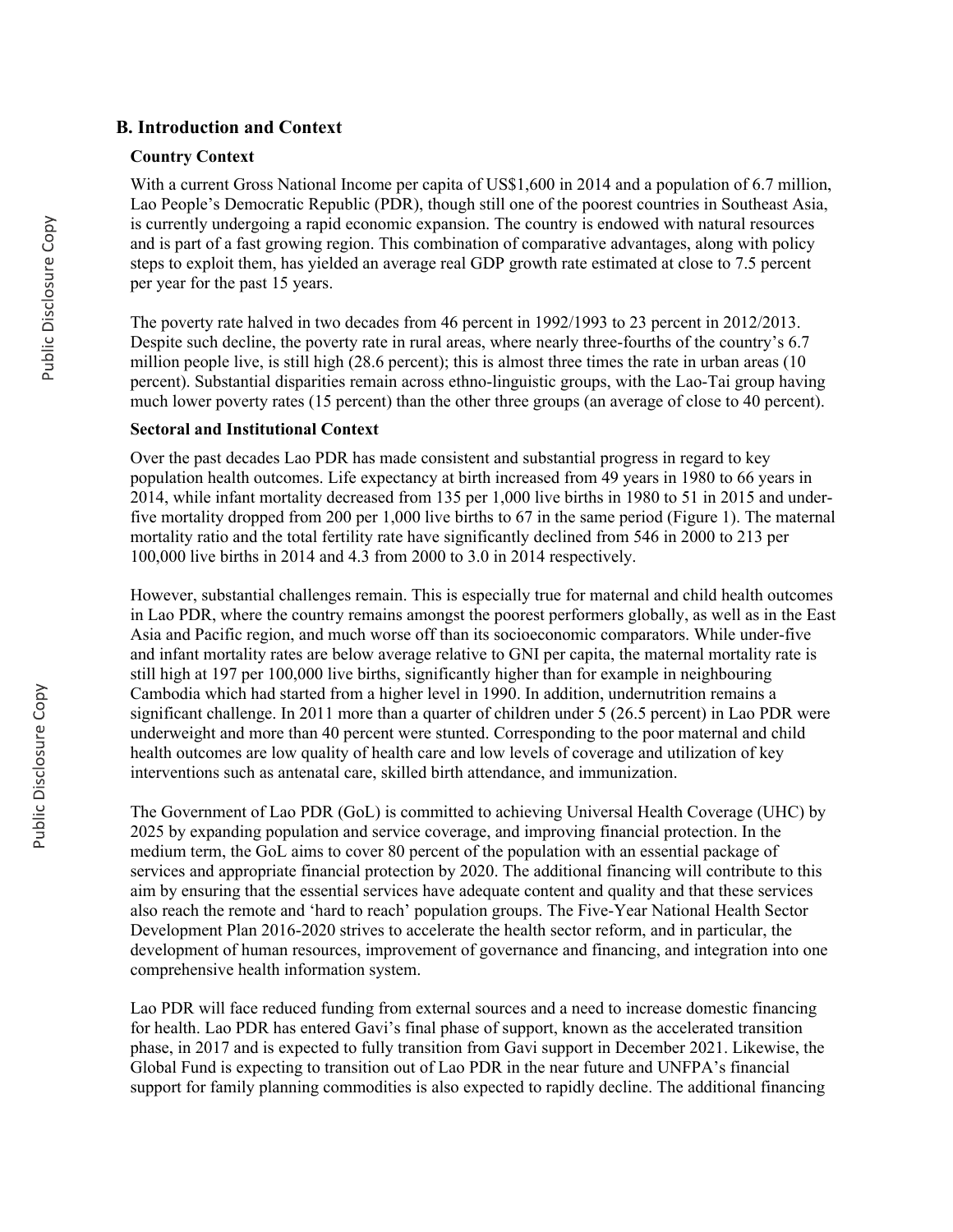will provide bridge financing to assist with this transition as well as supporting the GoL's commitment towards achieving UHC.

### **C. Proposed Development Objective(s)**

### **Original Project Development Objective(s) - Parent**

The Project development objective is to help increase coverage of reproductive, maternal and child health, and nutrition services in target areas in Lao PDR.

### **Proposed Project Development Objective(s) - Additional Financing**

The Project development objective is to help increase coverage of reproductive, maternal and child health, and nutrition services in target areas in Lao PDR, and to provide immediate and effective response in case of an Eligible Crisis or Emergency.

#### **Key Results**

Project Outcome Indicators are:

-Number of women who deliver with a skilled birth attendant at home or at a health facility (DLI P1) -Number of pregnant women who receive 4 Antenatal Care Contacts (DLI P2)

- Number of women aged 15-49 years who are continued users of long- term methods of family planning (DLI P3)

-Number of children 6-11 months who received first dose of Vitamin A

- Direct project beneficiaries (of which female)

### **D. Project Description**

The additional financing (AF) will build on the achievements so far of the HGNDP and will continue to support improvement of coverage of reproductive, maternal and child health and nutrition services in 14 target provinces through: (i) expansion and further strengthening of the health management information system (HMIS) and transition to a single approach using the District Health Information System version 2 (DHIS2); (ii) strengthening the health system administration, program management, financial management (FM) and monitoring and evaluation (M&E) at the provincial level; (iii) further strengthen the implementation of the national integrated strategy for social and behavior change communication (SBCC) to improve nutrition in selected high priority districts ; and (iv) strengthening of project management, third party verification, evaluation of impact of SBCC implementation for nutrition. Further, the AF will support capacity building of the National Health Insurance Bureau (NHIB) in their new role of financing the Free MCH services, and strengthening of district level FM.

The Project will undergo a restructuring in conjunction with the preparation of AF to reflect the scaleup of some activities, adjust the DLIs and results framework to reflect changes in some indicator definitions, baseline and targets, and reallocation of expenditure categories to reflect the additional funds. The PDO will also be revised to include an immediate response mechanism. The original project closing date and geographical coverage will remain unchanged.

#### **Component Name:**

Component 1: Health Sector Governance Reform

#### **Comments ( optional)**

The AF will support: (a) development, implementation and maintenance of an improved health management information system (HMIS) of the MOH, including support to integration of all vertical program HMIS into DHIS2; (b) technical support, capacity building and training for MOH staff at the central, provincial and district levels in the use of such system; and (c) support to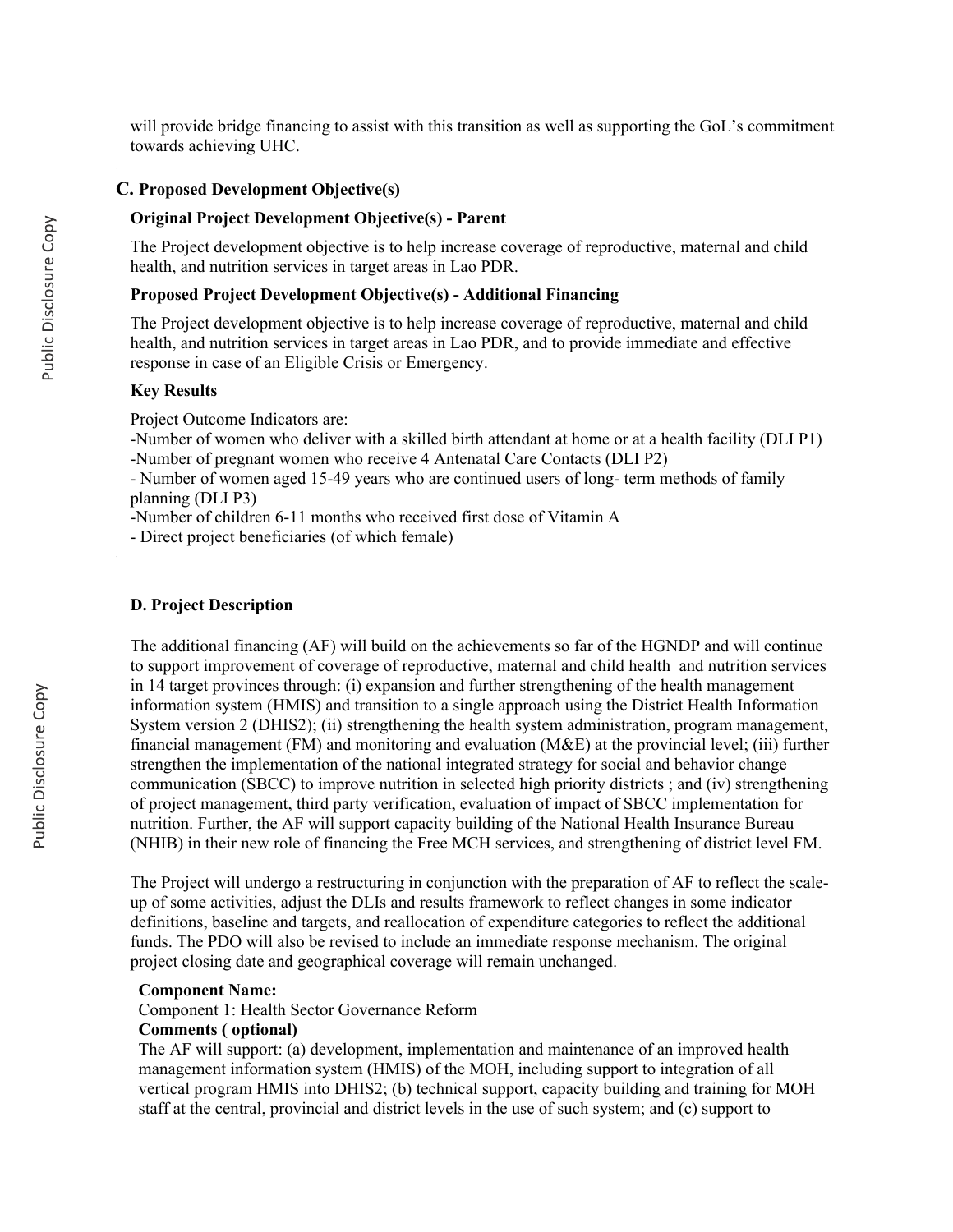improved planning and decision making through use of DHIS2 data. The Component will also support integration of village information systems to DHIS2 as a first step towards registration of births and deaths, and training of MOH staff to use such system.

#### **Component Name:**

Component 2: Service Delivery

### **Comments ( optional)**

This Component will continue to support the carrying out of a program of activities designed to strengthen the HMIS at the central level to support and oversee the implementation of decentralized health and nutrition service delivery, including Free MCH services.It will also support the carrying out of a program of activities designed to strengthen: (a) the health system administration, management, financial management, and monitoring and evaluation at the provincial level; and (b) the delivery of reproductive, maternal and child health, including immunization, and nutrition services at the provincial, district, health facility and village levels in the 14 Target Provinces.

#### **Component Name:**

Component 3: Nutrition Social and Behavior Change Communication

### **Comments ( optional)**

The AF will continue to support the activities implemented under the original project, namely the development of an integrated national strategy and implementation plan for social and behavioral change communication (SBCC) to improve nutrition. The AF will support a scale-up of the strategy implementation at both national level and village levels in selected priority districts, including development and production of marketing and communication tools and materials, and facilitation of training and communication sessions at the village level, particularly to reinforce supervision and coaching of district health office (DHO) staff, health center staff, and village facilitators. The AF will also support the Nutrition Knowledge, Attitude and Practice (KAP) midline survey.

#### **Component Name:**

Component 4: Project Management, Monitoring and Evaluation

#### **Comments ( optional)**

This Component will continue to support provision of technical and operational assistance for the day-to-day coordination, administration, procurement, financial management, environmental and social safeguards management, and monitoring and evaluation of the Project. The component will also support strengthening of supervision by central departments to the provinces to strengthen their capacity to implement the DLIs; the conduct of third-party verifications by the independent academic institution (IAI) for the achievement of DLIs, and the carrying out of financial audits for the remaining period of the Project. The AF will further strengthen provision of TA for capacity building of MOH staff at the provincial and district levels.

### **E. Project location and Salient physical characteristics relevant to the safeguard analysis (if known)**

The Project will cover the entire country. Component 2 (service delivery through DLIs) and Component 4 (project management, M&E) will exclude Provinces supported by Lao-Luxemburg, and therefore will only cover 14 of the 17 Provinces. Component 1 (health sectorgovernance reform) and Component 3 (nutrition SBCC) will cover nation-wide.

#### **F. Environmental and Social Safeguards Specialists**

Pamornrat Tansanguanwong, Social Safeguards Specialist

Peter William Crawford, Social Safeguards Specialist

# **II. IMPLEMENTATION**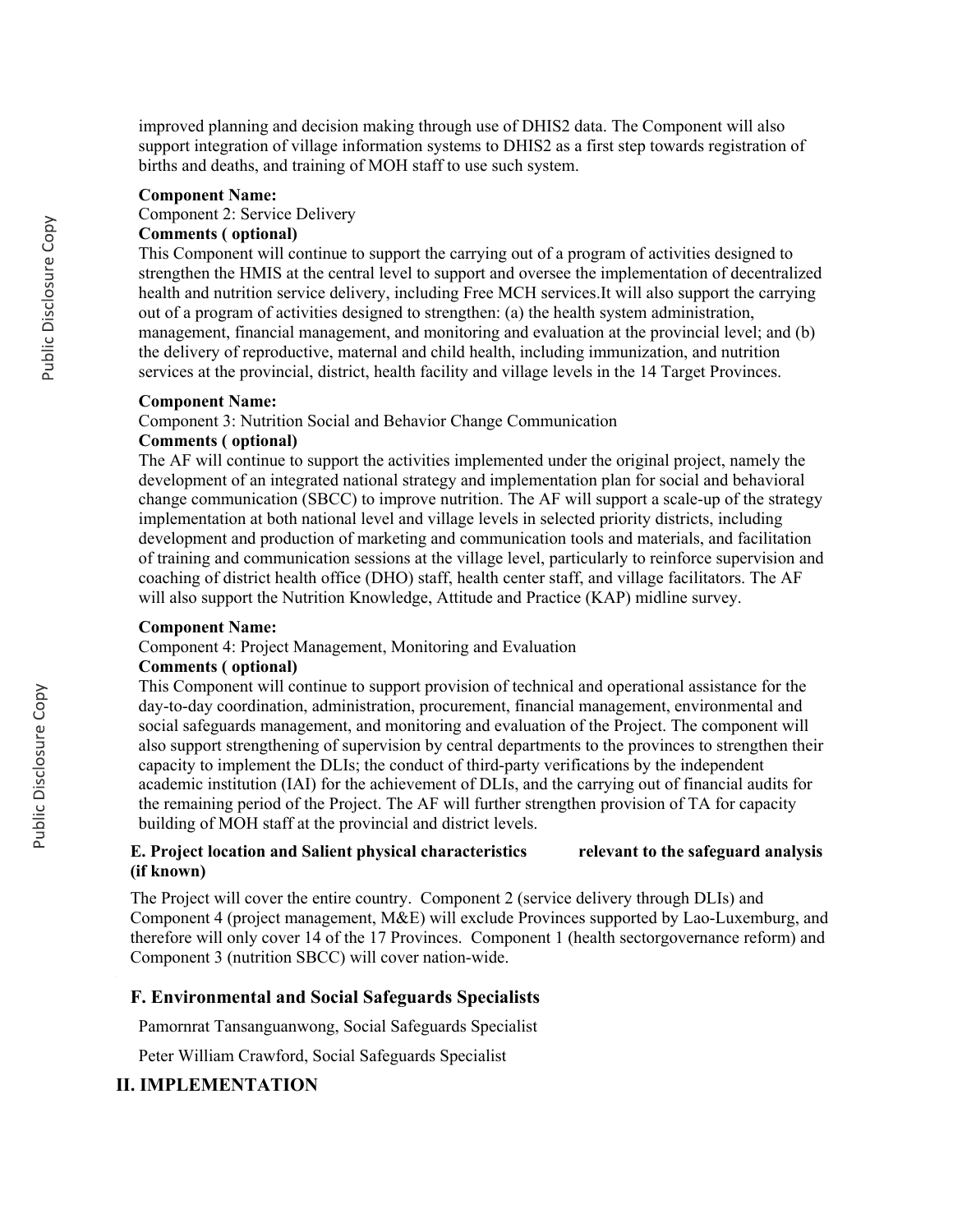The institutional and implementation arrangements will largely follow that of the original Project, with MOH assuming the execution role and the National Project Coordination Office (NPCO) at the MOH mandated to handle the overall administration and implementation of the project, including fiduciary, safeguards, monitoring and evaluation and reporting of project activities and disbursement-linked indicators (DLIs). They will also be responsible for reporting to Technical Working Groups on the implementation of project activities and DLIs. As under the original project different department and centers under the MOH will be responsible for the implementation of the Central DLIs and project, provincial and district health offices will be responsible for implementation of project activities and DLIs at the provincial, district and village levels, respectively. The National Immunization Program unit at the MOH and the Provincial NIP officers will take responsibility for supervising the implementation of the newly added provincial DLI on immunization. The provincial health office will continue to provide technical support to district health offices in the implementation of project activities at district and village levels.

| <b>Safeguard Policies</b>              | <b>Triggered?</b> | <b>Explanation (Optional)</b>                                                                                                                                                                                                                                                                                                                                                                                                                                                                                                                                                                                                                                                                                                                                                               |
|----------------------------------------|-------------------|---------------------------------------------------------------------------------------------------------------------------------------------------------------------------------------------------------------------------------------------------------------------------------------------------------------------------------------------------------------------------------------------------------------------------------------------------------------------------------------------------------------------------------------------------------------------------------------------------------------------------------------------------------------------------------------------------------------------------------------------------------------------------------------------|
| Environmental Assessment OP/BP<br>4.01 | Yes               | Activities under the AF will not finance any<br>input-based civil works. This policy is<br>triggered, as was for the original project,<br>because of any potential environment impact<br>by the project although these are expected to<br>be minimal. No major impact is foreseen<br>except possible minor site-specific<br>environmental impact that may arise from<br>Component 2 (service delivery), where the<br>DLI approach could involve minor<br>renovations or refurbishment of health<br>facilities. An Environmental Codes of Practice<br>(ECOP) applied during the original project<br>had been updated in June 2017 for the AF<br>addressed these impacts. The updated ECOP<br>was re-disclosed on the MOH's website on<br>July 21, 2017 and sent to Infoshop the same<br>day. |
|                                        |                   | Similar to the original project, the AF is<br>expected to generate medical waste but impact<br>is considered minor. Medical waste from the<br>original project has been managed through<br>Environmental Management Plan (EMP)<br>prepared for the Health Services Improvement<br>Project (HSIP) which the MOH adopted and<br>implemented since 2006 and was updated for<br>HSIP AF in 2014. The AF will continue to use<br>the existing and proven HSIP EMP which is<br>already in the public domain. However, since                                                                                                                                                                                                                                                                       |

**III. SAFEGUARD POLICIES THAT MIGHT APPLY**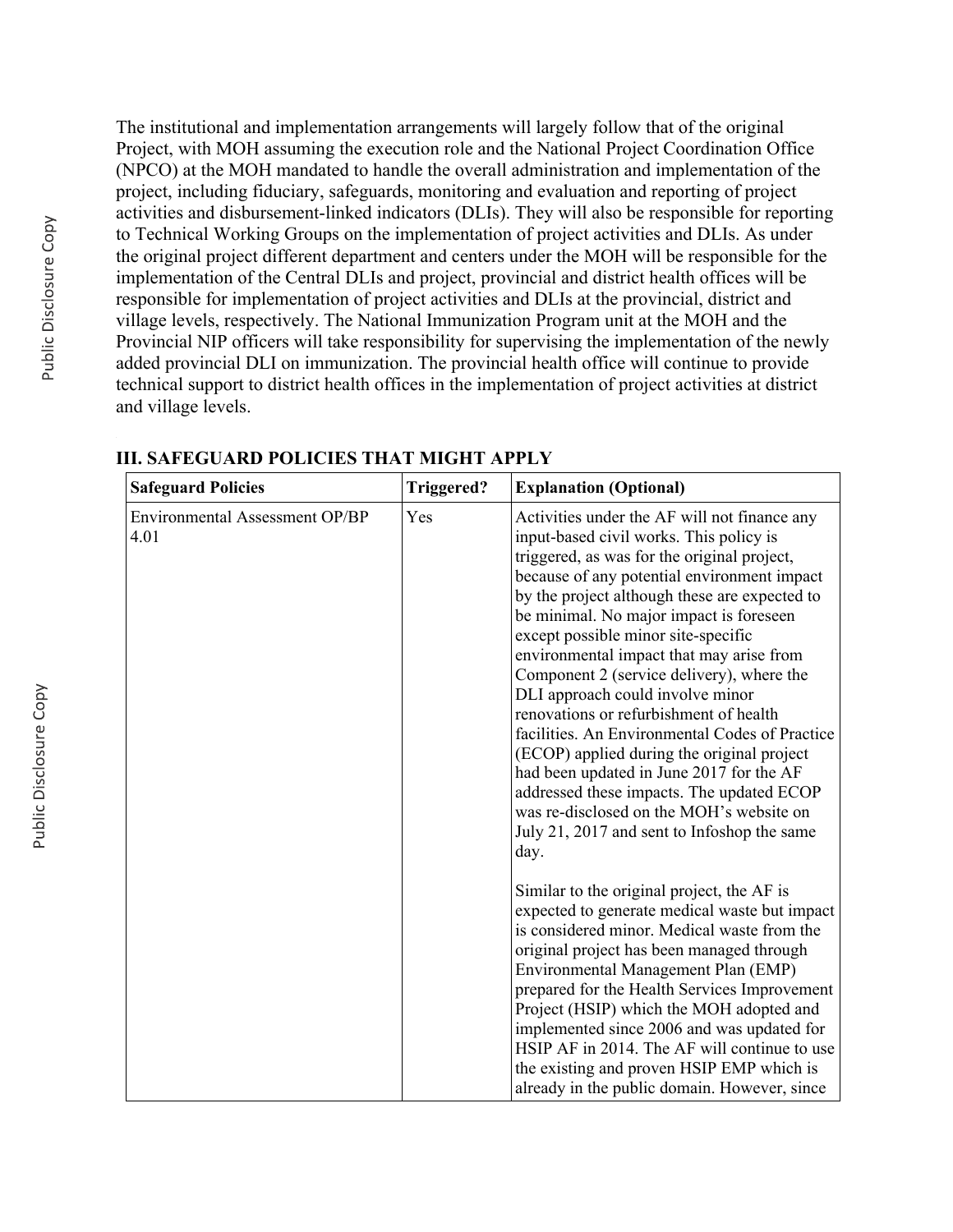|                                           |                | the HSIP was already closed, the MOH is<br>updating the EMP to be specific for HGNDP.<br>The updated EMP was re-disclosed on the<br>MOH website on July 21, 2017 and sent to<br>Infoshop the same day. The AF will continue<br>to finance operational cost for implementation<br>of SBCC and Community-led total sanitation<br>(CLTS) activities to achieve Open Defecation<br>Free villages. No civil works would be<br>financed for these activities.                                                                                                                                                                                                                                                                                                                                                                                                                     |
|-------------------------------------------|----------------|-----------------------------------------------------------------------------------------------------------------------------------------------------------------------------------------------------------------------------------------------------------------------------------------------------------------------------------------------------------------------------------------------------------------------------------------------------------------------------------------------------------------------------------------------------------------------------------------------------------------------------------------------------------------------------------------------------------------------------------------------------------------------------------------------------------------------------------------------------------------------------|
| Natural Habitats OP/BP 4.04               | N <sub>0</sub> | The Project will not cause any degradation of<br>natural habitats as defined under the<br>safeguard policy 4.04. The nature and scope of<br>the Project involves only technical assistance<br>and service delivery that will not have the<br>potential to cause any significant loss or<br>degradation of natural habitats.                                                                                                                                                                                                                                                                                                                                                                                                                                                                                                                                                 |
| Forests OP/BP 4.36                        | N <sub>0</sub> | The Project will not finance forest related<br>sector activities or other interventions that<br>have the potential to impact upon forested<br>areas.                                                                                                                                                                                                                                                                                                                                                                                                                                                                                                                                                                                                                                                                                                                        |
| Pest Management OP 4.09                   | N <sub>0</sub> | The Project will not involve any procurement<br>of pesticides nor cause any increased use of<br>pesticide. It will not lead to use or<br>procurement of pesticides equipment or to any<br>present pest management practices.                                                                                                                                                                                                                                                                                                                                                                                                                                                                                                                                                                                                                                                |
| Physical Cultural Resources OP/BP<br>4.11 | N <sub>o</sub> | The Project will not adversely affect sites with<br>archaeological, paleontological, historical,<br>religious, or unique natural values.                                                                                                                                                                                                                                                                                                                                                                                                                                                                                                                                                                                                                                                                                                                                    |
| Indigenous Peoples OP/BP 4.10             | Yes            | In Lao PDR, there are 49 ethnic groups living<br>alongside the Lao-Tai ethnic population<br>throughout the country. The OP4.10 is<br>triggered due to the fact that districts and<br>communities where Components 2 and 3 are<br>implemented will include areas where poor<br>ethnic groups reside. The Department of<br>Planning and International Cooperation<br>together and the Department of Hygiene and<br>Health Promotion conducted a social<br>assessment (SA) in 2015 on which basis the<br>Ethnic Group Development Plan (EGDP)<br>developed for HSIP in 2014 was updated to be<br>specific for HGNDP. The Plan provides<br>measures to ensure free, prior and informed<br>consultations with ethnic minorities during<br>implementation for their broad community<br>support, as well as measures to address<br>barriers for them to receive project's benefits |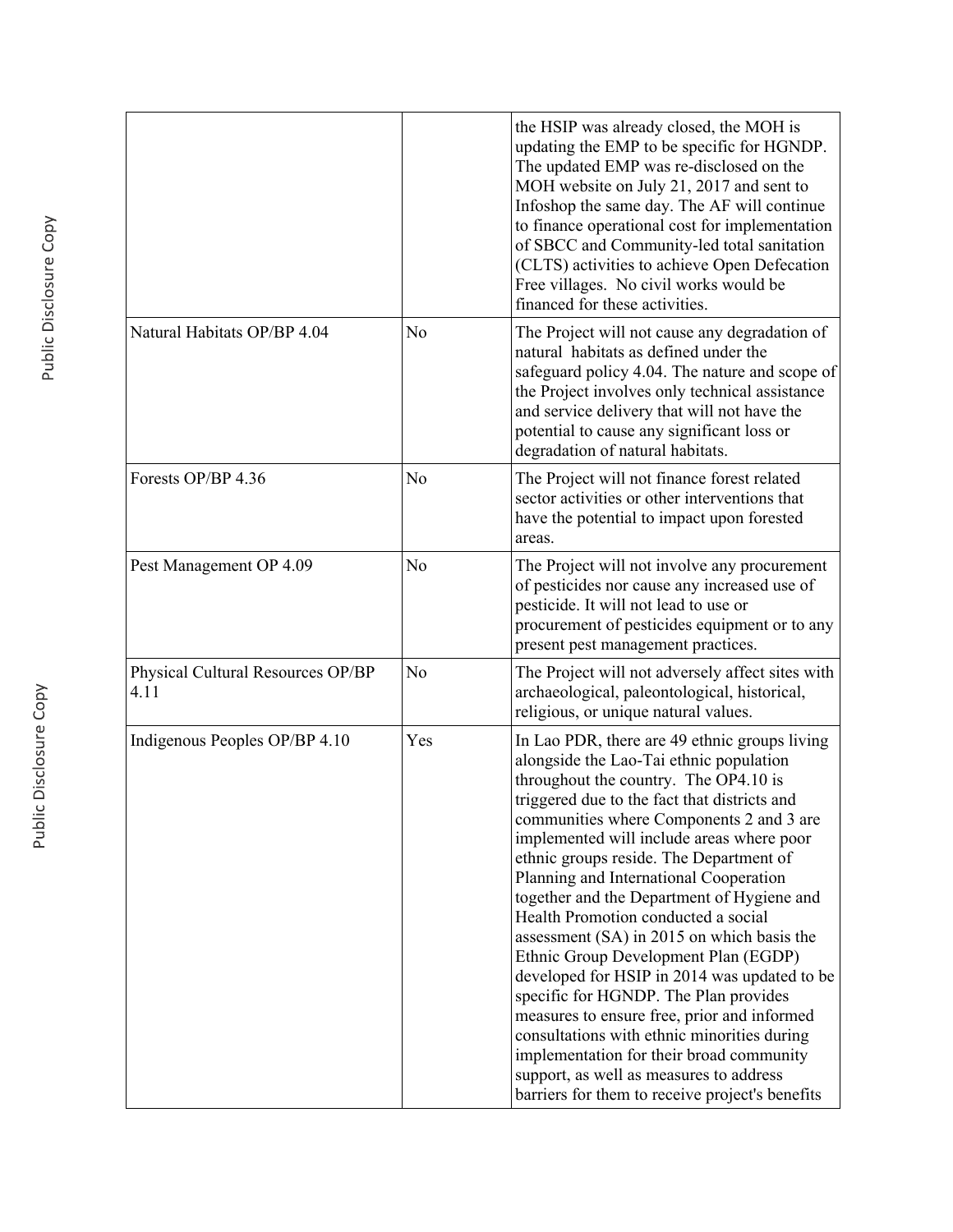|                                                   |                | or to be negatively impacted, if any. Despite<br>delays, Free, Prior and Informed consultations<br>(FPIC) were organized in 14 provinces and<br>120 village health centers, according to the<br>EGDP. It is expected that FPICs will be<br>organized in the new targeted areas under the<br>AF prior to the implementation. The EGDP is<br>revised to ensure better access to project<br>information and the feedback and resolution<br>mechanism by local communities, and to<br>ensure there are clear Feedback and Response<br>Mechanism (FRM) focal points managing<br>information and grievances from the village<br>up to the national level. The revised EGDP<br>was re-disclosed on the MOH website on July<br>21, 2017 and sent to Infoshop the same day. |
|---------------------------------------------------|----------------|--------------------------------------------------------------------------------------------------------------------------------------------------------------------------------------------------------------------------------------------------------------------------------------------------------------------------------------------------------------------------------------------------------------------------------------------------------------------------------------------------------------------------------------------------------------------------------------------------------------------------------------------------------------------------------------------------------------------------------------------------------------------|
| Involuntary Resettlement OP/BP 4.12               | N <sub>0</sub> | The Project will not finance civil works nor<br>will it involve land acquisition or involuntary<br>resettlement.                                                                                                                                                                                                                                                                                                                                                                                                                                                                                                                                                                                                                                                   |
| Safety of Dams OP/BP 4.37                         | N <sub>0</sub> | The Project does not involve any dam<br>construction or rehabilitation or works on<br>related reservoirs.                                                                                                                                                                                                                                                                                                                                                                                                                                                                                                                                                                                                                                                          |
| Projects on International Waterways<br>OP/BP 7.50 | N <sub>0</sub> | The Project does not involve international<br>waterways.                                                                                                                                                                                                                                                                                                                                                                                                                                                                                                                                                                                                                                                                                                           |
| Projects in Disputed Areas OP/BP<br>7.60          | N <sub>o</sub> | The Project will not be located in any known<br>disputed Areas as defined in the policy.                                                                                                                                                                                                                                                                                                                                                                                                                                                                                                                                                                                                                                                                           |

# **IV. Key Safeguard Policy Issues and Their Management**

## *A. Summary of Key Safeguard Issues*

**1. Describe any safeguard issues and impacts associated with the proposed project. Identify and describe any potential large scale, significant and/or irreversible impacts:**

Environmental Safeguards. The AF will have the same environmental rating (B partial) and the same safeguards originally triggered, as described in the PAD and ISDS of the original project. Overall safeguards compliance of the original project has been rated Satisfactory for the last year of project implementation. There is no change in scope of activities. Activities under the additional financing will not finance any input-based civil works. No major impact is foreseen on physical cultural resources, natural habitats or forests, except possible minor site-specific environmental impact that may arise from Component 2 (service delivery), where the DLI approach could involve minor renovations or refurbishment of health facilities. Similar to the original project, the additional financing is expected to generate medical waste but impact is considered minor and will be addressed through the EMP prepared for HSIP which the MOH has adopted and implemented since 2006 and updated in 2014.

Social Safeguards. Lao PDR has 49 different ethnic groups, with three major non Lao-tai groups, (Mon-Khmer, Sino-Tibetan and Hmong-Mien), who together constitute about 33% of the population. Ethnic populations in each province range from 13% up to 89%. The four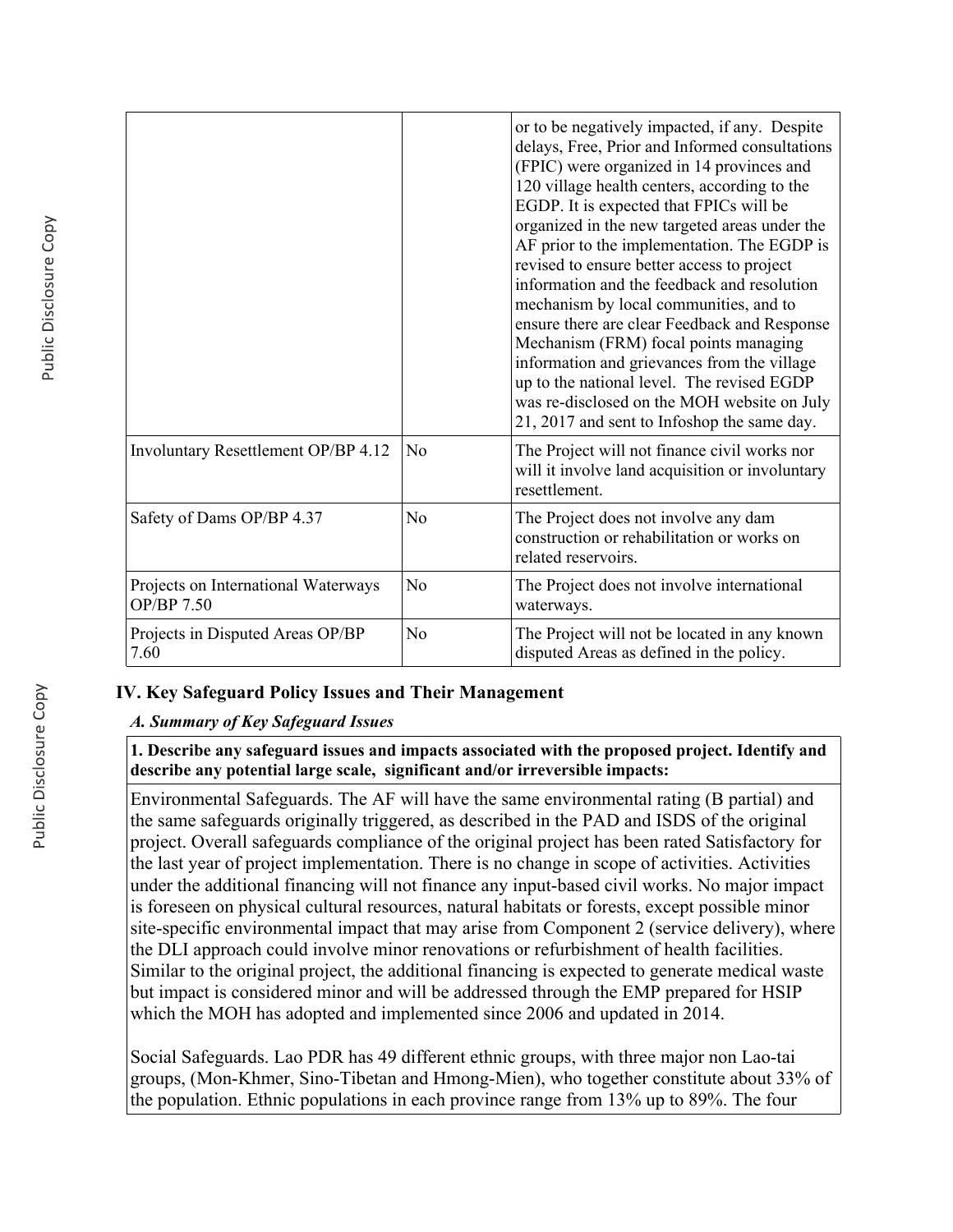provinces under component 3 also have a high percentage of ethnic minorities residing in the areas: Oudomxai 78.5%, Phongsaly 80.4%, Xiengkhouang 51.3% and Huaphan 44.4%. The country is considered one of the most ethnically diverse in Southeast Asia. Given that the project will cover almost the whole country covering various ethnic minorities, the project triggered OP/BP 4.10 on Indigenous Peoples, and the EGDP was developed.

NPCO conducted public consultations in all 14 project provinces and 120 villages in selected 12 districts for SBCC activities (covered under Component 3). This is to ensure that the poor and ethnic groups access and benefit from the Project in culturally appropriate ways. Government representatives from districts and provinces, and representatives from civil society organizations – including ethnic groups (Lao Front), Lao Women's Union, Youth Union – participated in the consultations. It was confirmed that there has been no negative impact from the Project and that the project received broad community support.

Key safeguards issues that emerged during the implementation of the original project include: i) the Government has limited knowledge and capacity to implement safeguards-related requirements; ii) there is sometimes no designated Government staff or technical assistance (consultant) to provide support in this areas; iii) the current structure of the feedback and resolution mechanisms are not often accessible to the local communities that they are designed to address; there is no FRM reporting system for the government to monitor and manage grievances.

Prior to the AF, the Government has addressed these safeguards issues by: i) officially appointing safeguard staff and village focal points, and establishing a structure to oversee implementation of social and environmental safeguards plans and activities in February 2017; ii) integrating safeguards into all the relevant staff and training; iii) completing the FPI Consultations of the original project; the expanded areas under the additional financing will be consulted prior to the implementation of the project; iv) revising the EGDP to provide a clearer plan and guidelines for FPIC, feedback and resolution mechanisms where local communities can get access to information and provide feedback to safeguards focal points at all levels; and v) setting up a simplified reporting system for feedback and how they have been addressed in a timely manner. The recently revised EDGP was discussed as part of the project consultation at the provincial and village health center consultations and will be displayed at the MOH website and distributed to all concerned. The World Bank will be working closely with the Government in the implementation of safeguards along the revised guidelines.

**2. Describe any potential indirect and/or long term impacts due to anticipated future activities in the project area:**

 $N/A$ 

**3. Describe any project alternatives (if relevant) considered to help avoid or minimize adverse impacts.**

N/A

**4. Describe measures taken by the borrower to address safeguard policy issues. Provide an assessment of borrower capacity to plan and implement the measures described.**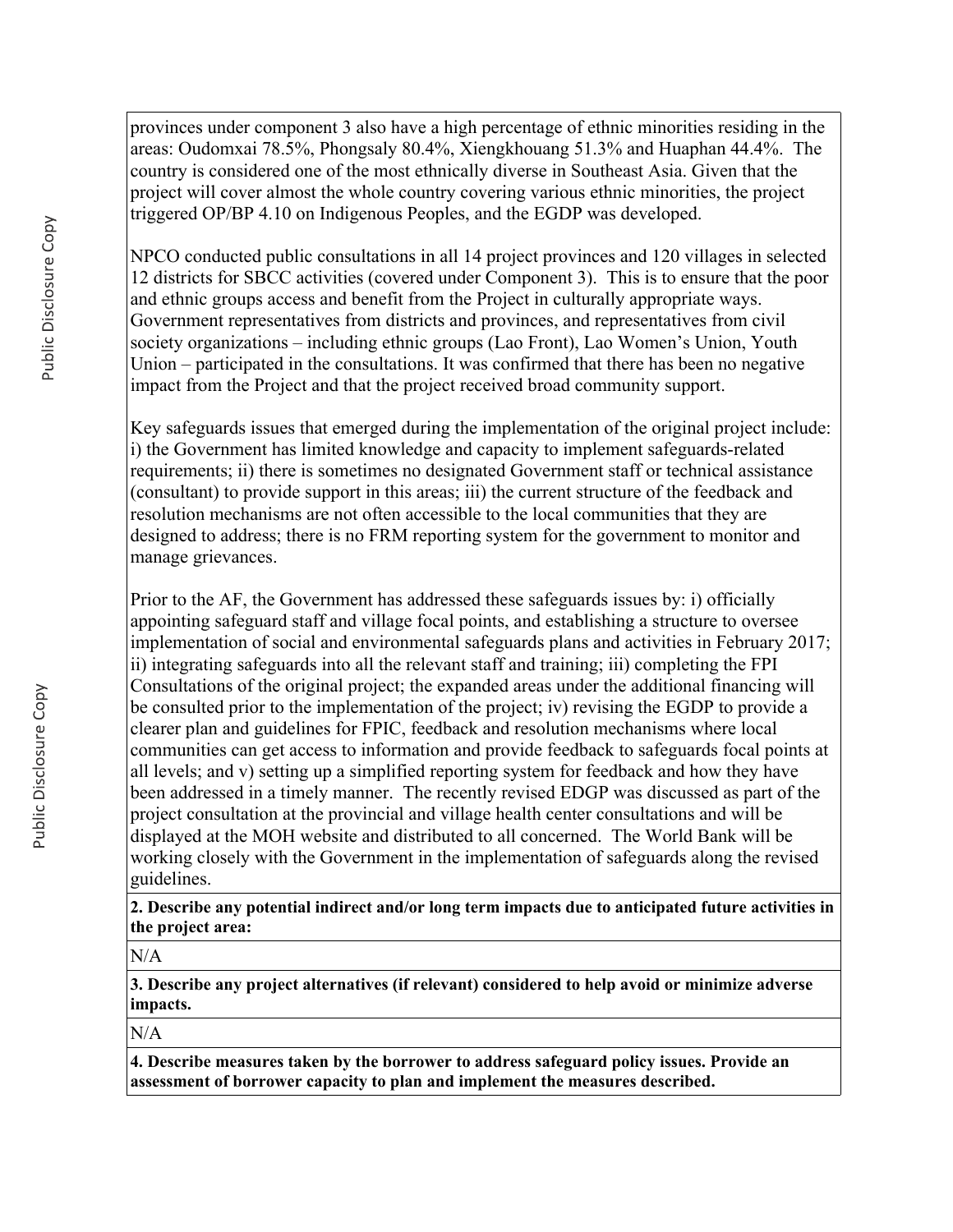The MOH has about 10 years of experience in implementing projects financed by the World Bank, and has carried out, both in planning and in implementation, activities associated with an EMP and EGDP satisfactorily. Since 2006, MOH established a safeguard oversight committee chaired by Vice Minister of Health to provide guidance and ensure the implementation of EMP and EGDP in the World Bank-financed project provinces under the Health Service Improvement Project. This committee, however, has not been able to continue with this project.

As stated in section 1, the Government has limited capacity to implement safeguards, but has recently tried to address safeguards issues and their limitations. In 2017, the Government appointed staff to oversee the implementation of social and environmental safeguards for HGNDP. The EGDP was used to guiding the implementation of the project especially with regard to conducting public consultations and ensuring that all information and communication tools are gender and ethnic sensitive. The NPCO conducted FPICs in 14 project provinces and in 120 villages in 12 selected districts for SBCC activities.

The newly revised EGDP of 2017 has a clearer consultation guideline and reporting system, as well as clearer feedback and resolution mechanisms especially for local ethnic groups. The revised EGDP will be used for staff and village facilitator training and to guide the implementation especially with regard to feedback and resolution mechanisms and monitoring of feedbacks.

Capacity and knowledge with regard to safeguards need to be strengthened. Under the AF, sufficient budget will be provided for: i) conducting consultations in the expanded districts and villages; ii) providing safeguards training to all relevant staff, especially at the village level; and iii) establishing a simplified FRM data and information system to ensure effective monitoring and management of feedback and resolution. Safeguards will be included in the progress and annual project report to be submitted to the World Bank. The World Bank will work closely with the Government to ensure that staff capacity is enhanced and that the implementation is effective as planned.

Medical waste from the original project has been managed and will be addressed through EMP prepared for the HSIP which the MOH adopted and implemented since 2006 has been and was updated for HSIP AF in 2014. The AF will continue to use the existing and proven HSIP EMP which is already in the public domain. However, since the HSIP was already closed, the MOH is updating the EMP to be specific for HGNDP. The World Bank team will work closely with Government to ensure the revision is accepted to the Bank.

**5. Identify the key stakeholders and describe the mechanisms for consultation and disclosure on safeguard policies, with an emphasis on potentially affected people.**

The AF plans to expand the implementation of SBCC for nutrition and CLTS activities to all communities in the 12 selected districts in four northern provinces, and improve immunization coverage though DLIs in selected target districts. District health officers and village facilitators of the expanded districts and communities will be trained to conduct consultations and manage feedback and resolution mechanisms within their communities. Reports on all the consultations will be distributed to the provincial, district health offices and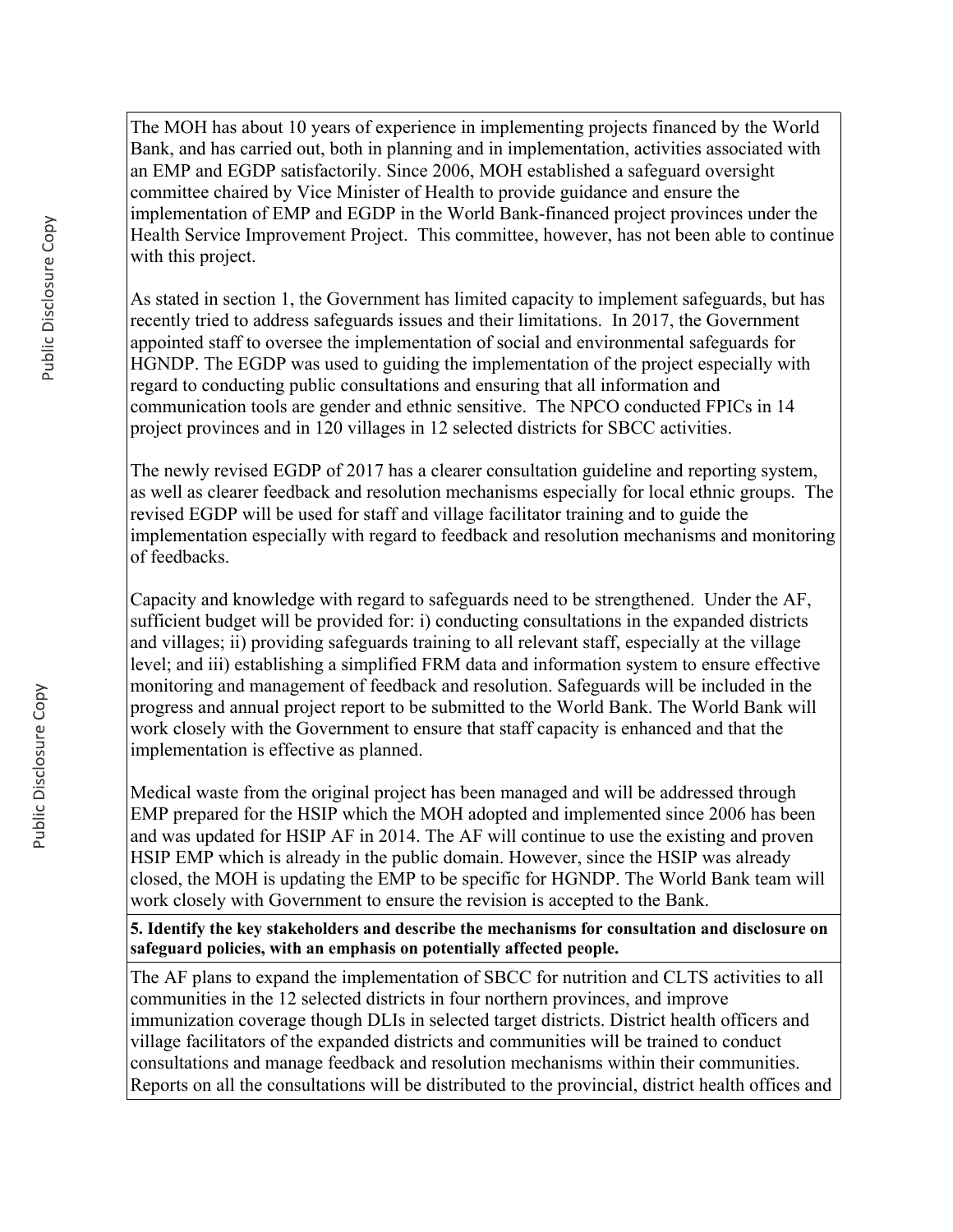village health centers, and will be included in the progress and annual project report to be submitted to the World Bank.

The GoL revised the FRM to enhance information dissemination to the public, gathering of feedbacks and addressing concerns - especially at the community levels. Village facilitators will be trained and will work closely with the district and provincial health offices (PHO) to provide information and to address any concerns the villagers may have with regard to the project.

The first batch of information, education and communication (IEC) materials were developed to reflect potential gender and ethnic sensitivities. All IEC materials will include contact information of the Center of Information and Education for Health (CIEH) – the government public information center - as the national point of contact for Project information and feedback. The government has produced three VDOs related to the Project in Kamu and Mong languages. These videos will be broadcasted via national and provincial television channels.

### *B. Disclosure Requirements*

| Environmental Assessment/Audit/Management Plan/Other                                                                                                                                                                |             |
|---------------------------------------------------------------------------------------------------------------------------------------------------------------------------------------------------------------------|-------------|
| Date of receipt by the Bank                                                                                                                                                                                         | 19-Jul-2017 |
| Date of submission to InfoShop                                                                                                                                                                                      | 21-Jul-2017 |
| For category A projects, date of distributing the Executive Summary of the<br>EA to the Executive Directors                                                                                                         |             |
| "In country" Disclosure                                                                                                                                                                                             |             |
| Lao People's Democratic Republic                                                                                                                                                                                    | 21-Jul-2017 |
| Comments: Published on MOH website.                                                                                                                                                                                 |             |
| <b>Indigenous Peoples Development Plan/Framework</b>                                                                                                                                                                |             |
| Date of receipt by the Bank                                                                                                                                                                                         | 19-Jul-2017 |
| Date of submission to InfoShop                                                                                                                                                                                      | 21-Jul-2017 |
| "In country" Disclosure                                                                                                                                                                                             |             |
| Lao People's Democratic Republic                                                                                                                                                                                    | 21-Jul-2017 |
| <i>Comments:</i> Published on MOH website.                                                                                                                                                                          |             |
| If the project triggers the Pest Management and/or Physical Cultural Resources policies, the<br>respective issues are to be addressed and disclosed as part of the Environmental<br><b>Assessment/Audit/or EMP.</b> |             |
| If in-country disclosure of any of the above documents is not expected, please explain why::                                                                                                                        |             |
|                                                                                                                                                                                                                     |             |

*C. Compliance Monitoring Indicators at the Corporate Level*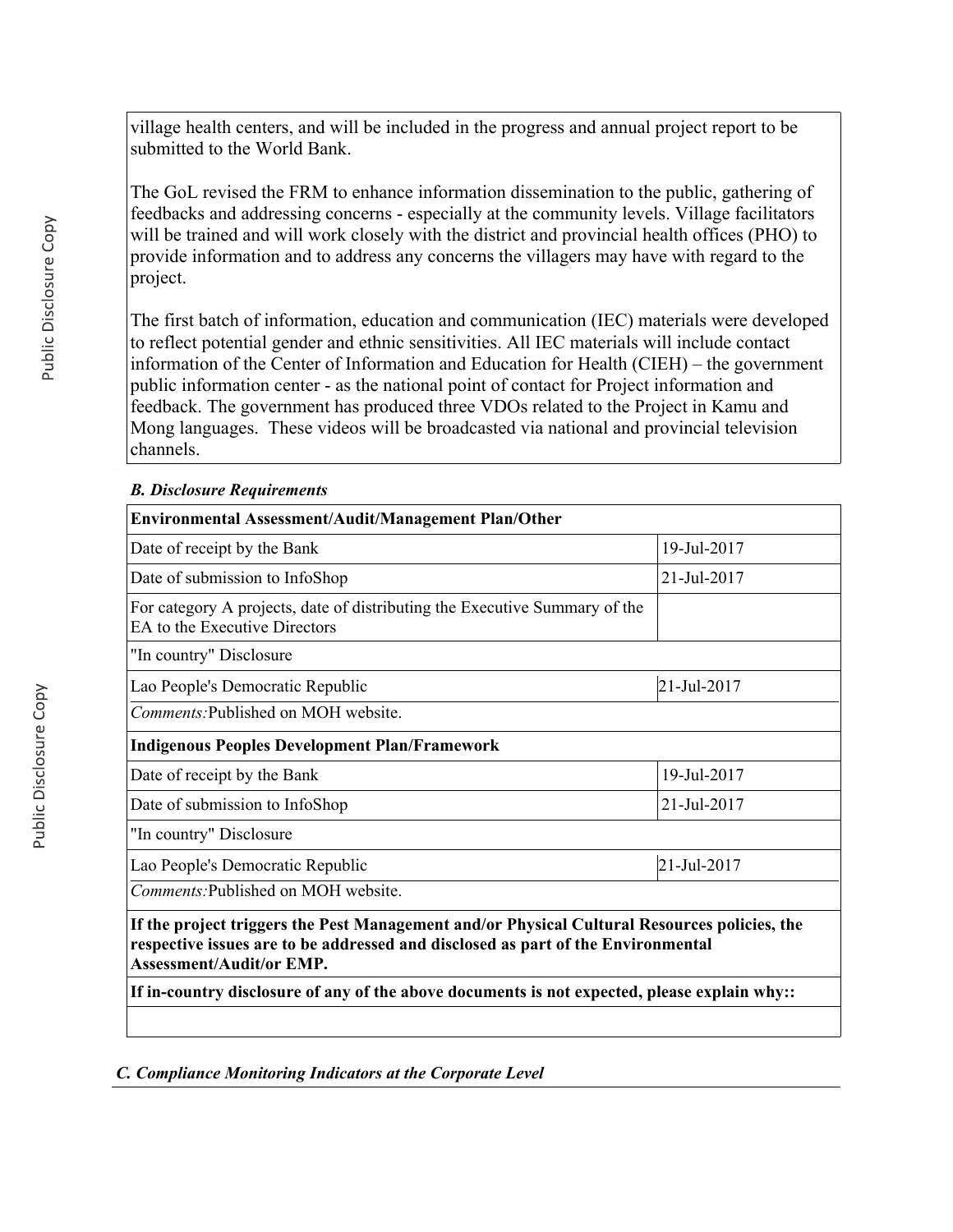| <b>OP/BP/GP 4.01 - Environment Assessment</b>                                                                                                                                          |     |       |                |                                                                                                                                                                                          |           |                                                                                                                                                                                                                                                                                                                                                                      |
|----------------------------------------------------------------------------------------------------------------------------------------------------------------------------------------|-----|-------|----------------|------------------------------------------------------------------------------------------------------------------------------------------------------------------------------------------|-----------|----------------------------------------------------------------------------------------------------------------------------------------------------------------------------------------------------------------------------------------------------------------------------------------------------------------------------------------------------------------------|
| Does the project require a stand-alone EA<br>(including EMP) report?                                                                                                                   | Yes | [X]   | N <sub>0</sub> | $[] \centering \includegraphics[width=0.47\textwidth]{images/TrDiS-Architecture.png} \caption{The 3D (top) and 4D (bottom) are shown in the left and right.} \label{TrDiS-Architecture}$ | <b>NA</b> | $[] \centering \includegraphics[width=0.47\textwidth]{images/TransY_1.png} \caption{The first two different values of $100$ K, $100$ K, $100$ K, $100$ K, $100$ K, $100$ K, $100$ K, $100$ K, $100$ K, $100$ K, $100$ K, $100$ K, $100$ K, $100$ K, $100$ K, $100$ K, $100$ K, $100$ K, $100$ K, $100$ K, $100$ K, $100$ K, $100$ K, $100$ K, $100$ K, $100$ K, $10$ |
| If yes, then did the Regional Environment Unit<br>or Practice Manager (PM) review and approve<br>the EA report?                                                                        | Yes | [X]   | N <sub>0</sub> | $\begin{bmatrix} 1 \end{bmatrix}$                                                                                                                                                        | <b>NA</b> | $[$                                                                                                                                                                                                                                                                                                                                                                  |
| Are the cost and the accountabilities for the<br>EMP incorporated in the credit/loan?                                                                                                  | Yes | [X]   | N <sub>0</sub> | $[$                                                                                                                                                                                      | NA        | $[]$                                                                                                                                                                                                                                                                                                                                                                 |
| <b>OP/BP 4.10 - Indigenous Peoples</b>                                                                                                                                                 |     |       |                |                                                                                                                                                                                          |           |                                                                                                                                                                                                                                                                                                                                                                      |
| Has a separate Indigenous Peoples<br>Plan/Planning Framework (as appropriate) been<br>prepared in consultation with affected<br><b>Indigenous Peoples?</b>                             | Yes | [X]   | N <sub>0</sub> | $[$                                                                                                                                                                                      | <b>NA</b> | $[$                                                                                                                                                                                                                                                                                                                                                                  |
| If yes, then did the Regional unit responsible for<br>safeguards or Practice Manager review the<br>plan?                                                                               | Yes | [X]   | No             | $[$                                                                                                                                                                                      | <b>NA</b> | $[$                                                                                                                                                                                                                                                                                                                                                                  |
| If the whole project is designed to benefit IP,<br>has the design been reviewed and approved by<br>the Regional Social Development Unit or<br>Practice Manager?                        | Yes | [X]   | No             | $\begin{bmatrix} 1 \end{bmatrix}$                                                                                                                                                        | <b>NA</b> | $[$                                                                                                                                                                                                                                                                                                                                                                  |
| The World Bank Policy on Disclosure of Information                                                                                                                                     |     |       |                |                                                                                                                                                                                          |           |                                                                                                                                                                                                                                                                                                                                                                      |
| Have relevant safeguard policies documents<br>been sent to the World Bank's Infoshop?                                                                                                  | Yes | [X]   | N <sub>o</sub> | $\begin{bmatrix} 1 \end{bmatrix}$                                                                                                                                                        | <b>NA</b> | $[]$                                                                                                                                                                                                                                                                                                                                                                 |
| Have relevant documents been disclosed in-<br>country in a public place in a form and language<br>that are understandable and accessible to<br>project-affected groups and local NGOs? | Yes | [X]   | N <sub>o</sub> | $[$                                                                                                                                                                                      | <b>NA</b> | $[]$                                                                                                                                                                                                                                                                                                                                                                 |
| <b>All Safeguard Policies</b>                                                                                                                                                          |     |       |                |                                                                                                                                                                                          |           |                                                                                                                                                                                                                                                                                                                                                                      |
| Have satisfactory calendar, budget and clear<br>institutional responsibilities been prepared for<br>the implementation of measures related to<br>safeguard policies?                   | Yes | [X]   | No             | $[] \centering \includegraphics[width=0.47\textwidth]{images/TrDiS-Architecture.png} \caption{The 3D (top) and 4D (bottom) are shown in the left and right.} \label{TrDiS-Architecture}$ | <b>NA</b> |                                                                                                                                                                                                                                                                                                                                                                      |
| Have costs related to safeguard policy measures<br>been included in the project cost?                                                                                                  | Yes | $[X]$ | N <sub>0</sub> | $[] \centering \includegraphics[width=0.47\textwidth]{images/TrDiS-Architecture.png} \caption{The 3D (top) and 4D (bottom) are shown in the left and right.} \label{TrDiS-Architecture}$ | <b>NA</b> |                                                                                                                                                                                                                                                                                                                                                                      |
| Does the Monitoring and Evaluation system of<br>the project include the monitoring of safeguard<br>impacts and measures related to safeguard<br>policies?                              | Yes | [X]   | No             | $[$                                                                                                                                                                                      | <b>NA</b> |                                                                                                                                                                                                                                                                                                                                                                      |
| Have satisfactory implementation arrangements<br>been agreed with the borrower and the same<br>been adequately reflected in the project legal                                          | Yes | $[X]$ | N <sub>0</sub> | $\begin{bmatrix} 1 \end{bmatrix}$                                                                                                                                                        | <b>NA</b> |                                                                                                                                                                                                                                                                                                                                                                      |